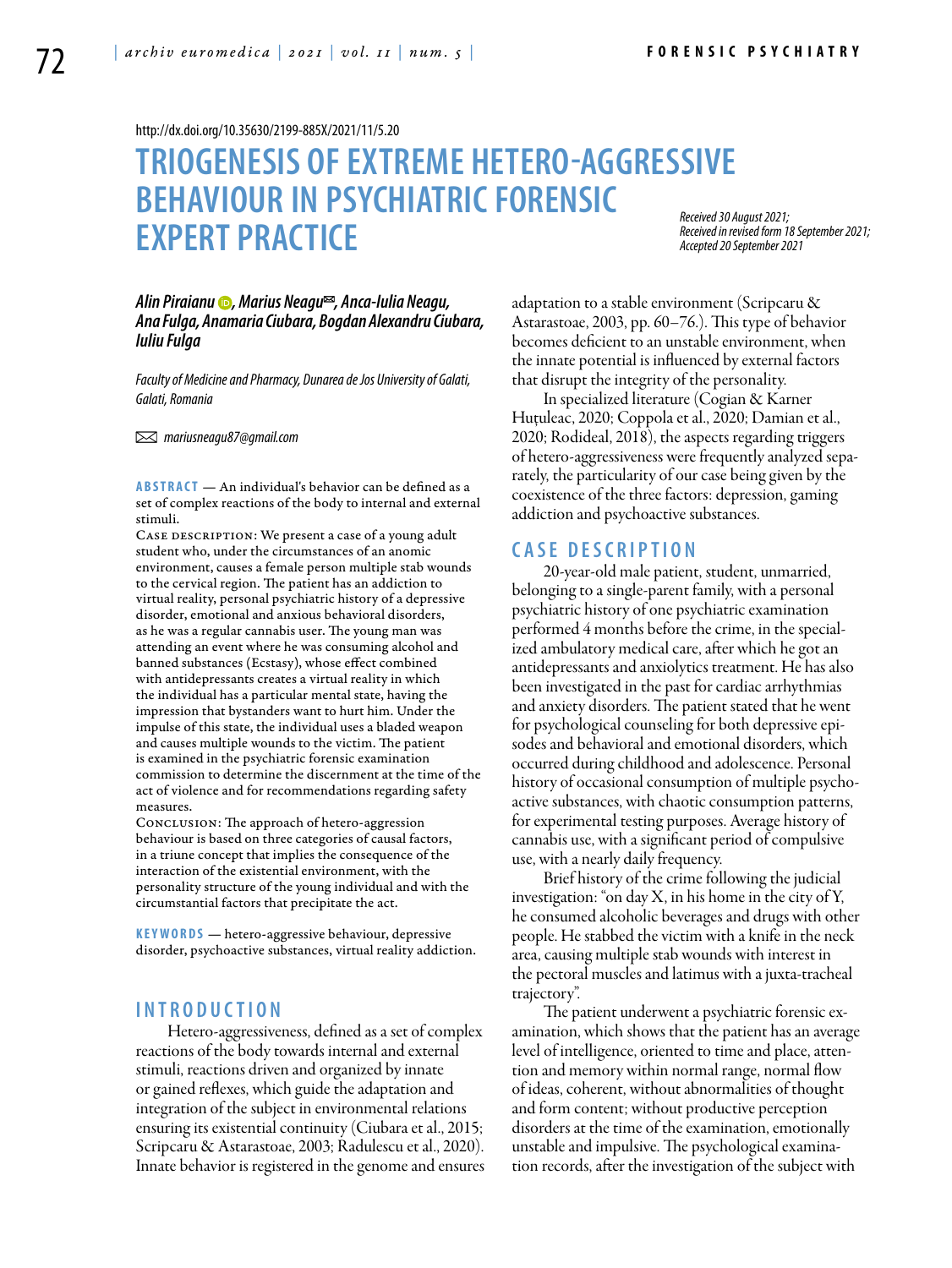the Questionnaire of Psychoneurotic Tendencies Risk: self-censorship effort, adaptation difficulties, indeterminacy, indecision, insecurity, with an explosive spirit and hasty reactions; old or recent emotional conflicts (due to family climate); recent accentuated depressive tendencies; the desire to do good, to straighten out due to a sense of guilt. The psychoanalytical test (Szondi Test) highlights that the subject is afraid of not being believed of being capable of some things, he lives in fear of what people would say when they find out about his act of violence. Regarding the crime, he stated that after consuming alcohol, antidepressants and Ecstasy he had a particular mental state, "I was feelling like I was in virtual reality and I had the impression that those around me wanted to kill me, my girlfriend was holding the phone to her ear and I thought she wanted to kill me and then I hit her, then I ran down the street and called the police".

The conclusions of the psychiatric forensic expertise report are the following: the said N, presented behavioral manifestations of acute psychotic disorder with hallucinatory-delusional character, with multifactorial etiopathogenesis. In relation to the act for which he is investigated, he presented diminished discernment and medical safety measures were recommended pursuant to Art. 109 CP.

## **DISC U SSION**

We approach the case in a triune way, performing a comparative analysis with works from specialized literature. Next, I will spresent the three factors, depression, video games and psychoactive substances, individually. I must specify that I will not not enlarge upon the topic of depression, as it is a well-known and studied pathology.

The World Health Organization defines depression as a common pathology that causes sadness and lack of interest; It affects about 350 million people worldwide, and the most severe forms can lead to suicide (Dias et al., 2018). Over the past decade, depression has, in many cases, been associated with Internet gambling disorder (IGD), but its epidemiological impact has not yet been systematically assessed (Ostinelli et al., 2021).

*Video games* — their popularity has grown heavily in the last decade. About half of America's population plays video games, and 10% of them consider themselves as *gamers*, meaning their daily activity is consistently marked by these games (DeCamp, 2017). A study of the positive effects of video games (Ferguson & Ferguson, 2010) reveals their positive characteristics such as the reduction of *flashbacks* in a post-traumatic syndrome, the reduction of chronic pain and even the formation and development of professional skills (Ferguson & Ferguson, 2010). At the same time, the excess of video games can raise many problems. A 3-year study ran on teenagers in Sweden reveals that gaming problems are relatively consistent over a longer period of time (Vadlin et al., 2018). Many studies have shown that the characters chosen from video games are reflected over time on the real personality of the players, especially in adolescents. For example, RPG (role-playing games) whose character is violent, can develop a violent personality in real life (American Academy of Pediatrics, 2013). Another Norwegian study on adolescents has shown that video game addiction is frequently associated with personality disorders, depression and relationship disorders (Quwaider et al., 2019). All these personality changes and subsequent degrading disorders are due to the fact that adolescents have not developed a permanent character yet (Ciobotea et al., 2016; Luca et al., 2020).

People' motivation to use video games includes a variety of explanations. Snodgrass conducted a qualitative study in which he discovered that excessive video games are a way of combatting everyday stress (Snodgrass et al., 2014). Precisely for this reason, many teenagers and young adults take refuge in this virtual reality, where the comfort zone is present, they can control their actions and no longer feel the pressure of the daily goals of real life. Another study conducted by Shi in 2019 on 16 people, 11 males and 5 females, reveals that the time spent per week falls within a range of 10-36 hours. Participants said that video games are significant and that they have an important place in their lives from a social point of view. For example, they make new friends, discuss various topics, and some of them want to work in the video game industry in the future, spending a lot of time thinking about how they could turn passion into a source of income (Shi et al., 2019).

Therefore, video games are located at two opposite poles, one that is associated with depression, isolation from the real world and one that combines passion, joy and future perspectives.

*Psychotropic substances*. Addiction is characterized by compulsive, uncontrolled behavior, exemplified by drug use, despite their side-effects, under the influence of genetic or environmental factors (Ciubara et al., 2016; Quwaider et al., 2019). Drug addiction has euphoric forms (opium, cocaine, heroin), fantasy (cannabis), drunkenness (alcohol) and excitants (coffee) (Chirita et al., 2012; Scripcaru & Astarastoae, 2003). Adolescents and young adults are more prone to changes in the neurotransmitter and hormonal system, following the use of alcohol or drugs, due to the immaturity of neuronal cells, which are more vulnerable to exposure to these substances (Winters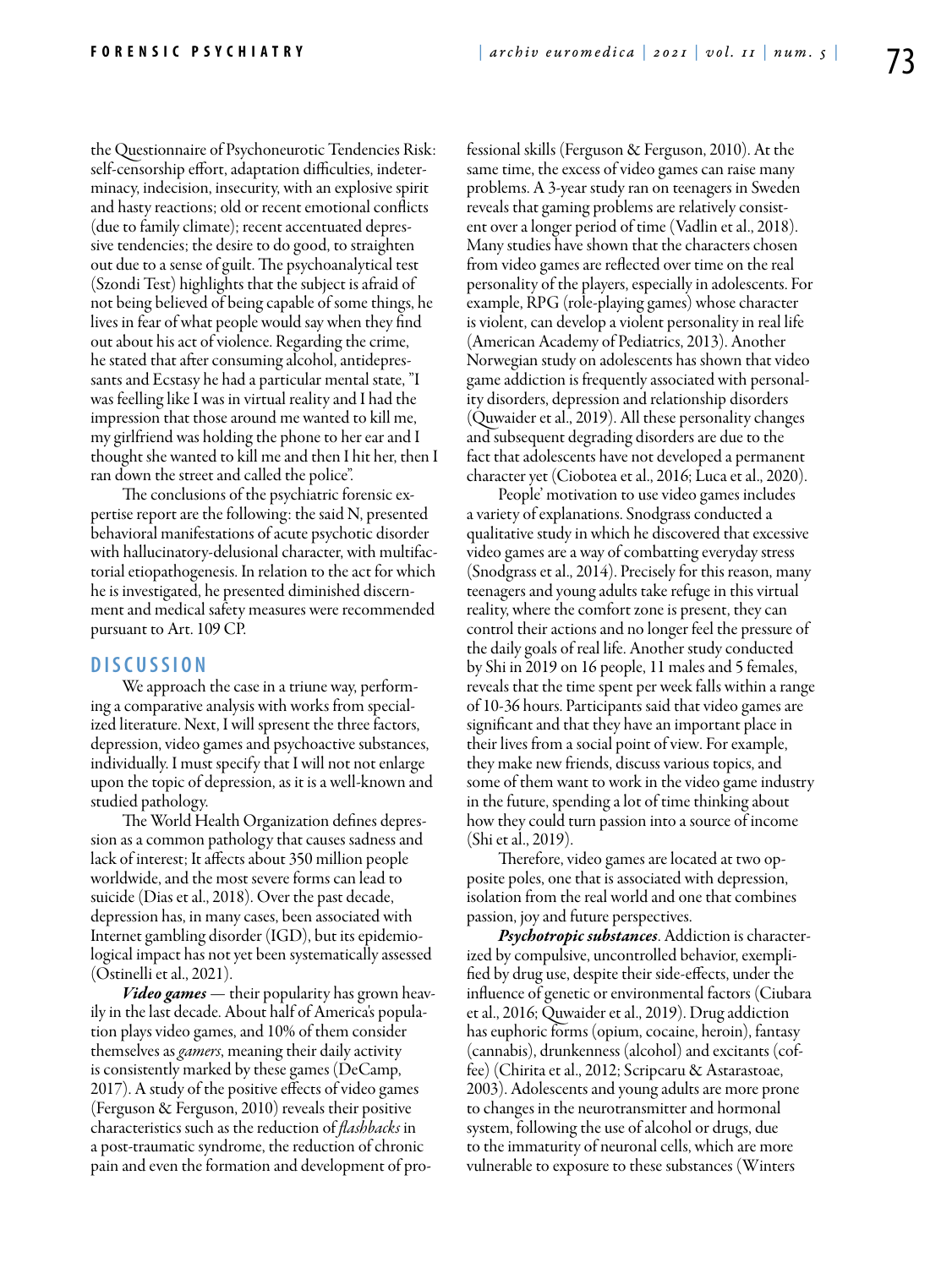et al., 2012). Also, the uneven maturation of brain structures, for example the limbic system (region that involves emotions and behavioral rewards), develops faster than the cerebral cortex (the region that mainy deals with reasoning) which otherwise contributes to increased feelings of assumption (Steinberg, 2004; Zabetian, 2015), playing a role at the moment before an act, by creating a false impression of entertainment or even danger.

Scripcaru and Astarastoae (2003) concluded that the individual is naturally born neither good, nor bad, but with aggressive impulses that are counterannihilated through culture and education. Depression issued on the background of coming from a singleparent family, isolation in virtual reality and the need for post-consumption endorphins of psychotropic substances, materialized hetero-aggression in the presented case.

Depression, depicting the basic pathology in this case, may explain some actions which aim to minimize symptoms, such as the consumption of psychotropic substances, which through their action on the central nervous system, create euphoric states. In an anomic society, psychotropic substances become a pseudonecessity that is imposed as the main factor of resorting to the act, by forming a personality characterized by irritability, impulsivity. In conclusion, the three categories of causal factors focused on a triune concept reveal that deviance, and implicitly, delinquency are the consequence of the interaction between the existential environment of the individual in which the personality was shaped and the circumstantial factors that preceded the resorting to the act.

#### *Acknowledgment*

This research was presented at 5<sup>th</sup> European Conference of Psychiatry and Mental Health "Galatia" 2021.

#### **REFEREN CES**

- 1. American Academy of Pediatrics. (2013). Children, Adolescents, and the Media. Pediatrics, 132(5), 958–961. https://doi.org/10.1542/peds.2013-2656
- 2. Chirita, R., Sacuiu, I., Burlea, A., Chirita, V. (2012). The role of nitric oxide inhibitors in treatment on symptom severity and cognitive deficits in schizophrenia [Abstract]. International Journal of Neuropsychopharmacology,15(Sup 1), 113. https:// doi.org/10.1017/S1461145712000508
- 3. Ciobotea, D., Vlaicu, B., Ciubara, A., Duica, C. L., Cotocel, C., Antohi, V., Pirlog, M. C. (2016). Visual Impairment in the Elderly and its Influence on the Quality of Life. Revista de Cercetare si Interventie Sociala, 54, 66–74. https://www.rcis.ro/ images/documente/rcis54\_05.pdf
- 4. Ciubara, A., Cartas, N., Burlea, L. S., Chirita, R., Ciubara, B. A., Untu, I., Iliescu Bulgaru, D. (2015). The Relationship Between Schizophrenia and Criminality. European Psychiatry, 30, 763. https://doi.org/10.1016/S0924-9338(15)30603-9
- 5. Ciubara, A., Chirita, R., Burlea, L.S., Lupu,<br>V.V., Mihai, C., Moisa, S.M., Untu, I. (2016). Psychosocial Particularities of Violent Acts in Personality Disorders. Revista de Cercetare si Interventie Sociala, 52, 265–272. https://www.rcis.ro/images/docu- mente/rcis52\_17.pdf
- 6. Cogian, E. G., & Karner Huţuleac, A. N. (2020). Trăind cu schizofrenia [Living with schizophrenia]. Lumen.
- 7. Coppola, G., Pastorino, G., & Operto, F. F. (2020). Monitoring and Managing Depressive Symptoms in Adolescents with Epilepsy. BRAIN. science, 11(1Sup2), 12–16. https://doi.org/10.18662/ brain/11.1Sup2/33
- 8. Damian, S. I., Diac, M. M., Knieling, A., Iov, T., & Bulgaru-Iliescu, D. (2020). Observance of the Probative Value of the Psychiatric Forensic Expertise - Guarantee of Avoiding Judicial Errors in Criminal Proceedings. Logos Universality Mentality Education Novelty: Law, 8(1), 60–72. https://doi.org/10.18662/ lumenlaw/8.1/37
- 9. DeCamp, W. (2017). Who plays violent video games? An exploratory analysis of predictors of playing violent games. Personality and Individual Differences, 117, 260–266. https://doi.org/10.1016/j.paid.2017.06.027.
- 10. Dias, L. P. S., Barbosa, J. L. V., & Vianna, H. D. (2018). Gamification and serious games in depression care: A systematic mapping study. Telematics and Informatics, 35(1), 213–224. https://doi.org/10.1016/j. tele.2017.11.002
- 11. Ferguson, C. J., & Ferguson, C. J. (2010). Introduction to the Special Issue on Video Games. Review of General Psychology, 14(2), 66–67. https://doi. org/10.1037/a0018940
- 12. Luca, L., Burlea, S. L., Chirosca, A.-C., Marin, I. M., Ciubara, A. B., & Ciubara, A. (2020). The FOMO Syndrome and the Perception of Personal Needs in Contemporary Society. BRAIN. Broad Research in Artificial Intelligence and Neuroscience, 11(1Sup1), 38–46. https://doi.org/10.18662/ brain/11.1Sup1/27
- 13. Ostinelli, E. G., Zangani, C., Giordano, B.,<br>Maestri, D., Gambini, O., D'Agostino, A., Fu-RUKAWA, T. A., & PURGATO, M. (2021). Depressive symptoms and depression in individuals with internet gaming disorder: A systematic review and metaanalysis. Journal of Affective Disorders, 284, 136–142. https://doi.org/10.1016/j.jad.2021.02.014
- 14. Quwaider, M., Alabed, A., & Duwairi, R. (2019). The Impact of Video Games on the Players Behaviors: A Survey. Procedia Computer Science, 151, 575–582. https://doi.org/10.1016/j.procs.2019.04.077